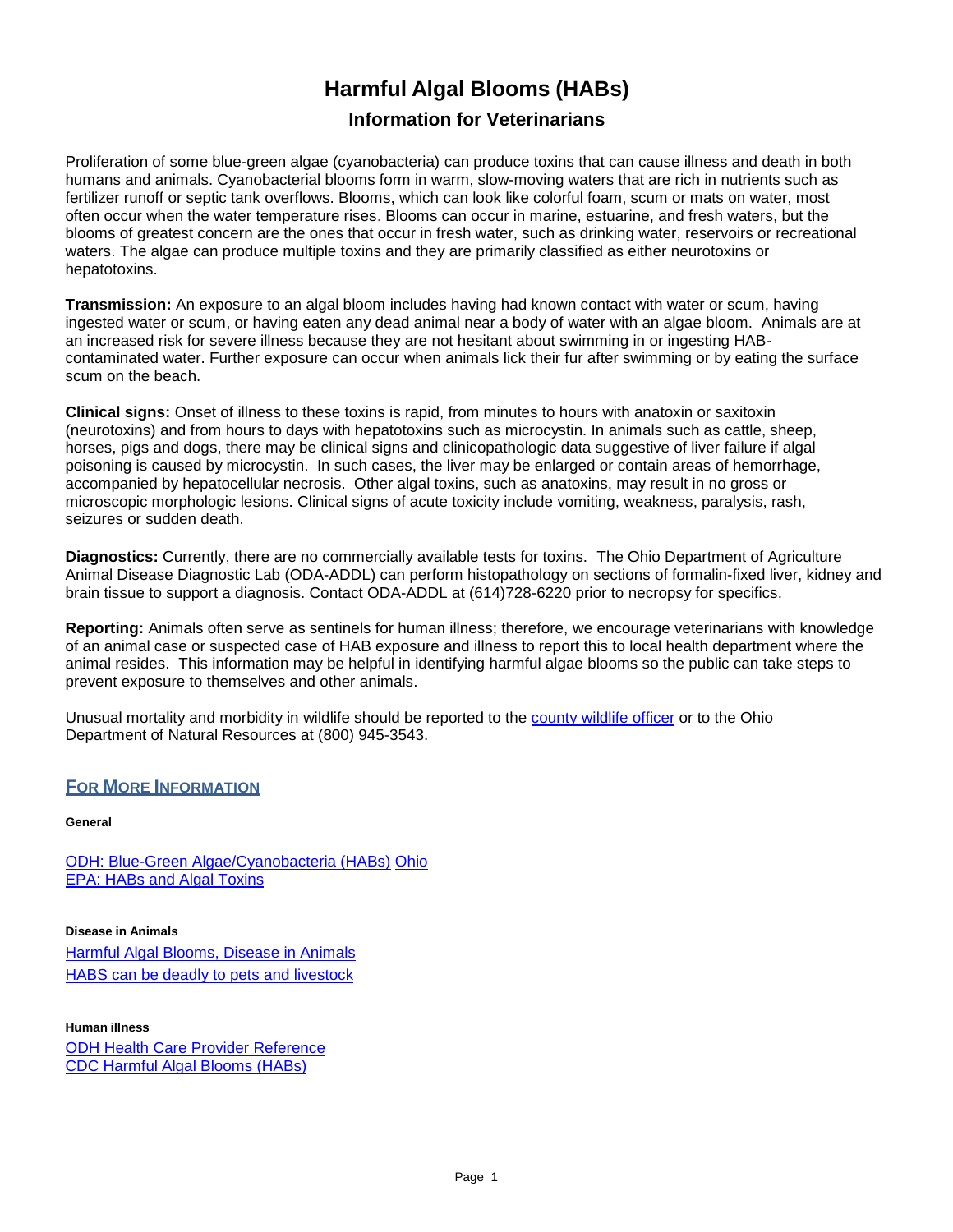#### **FOR HEALTH DEPARTMENT USE ONLY:**

Veterinarian facility \_\_\_\_\_\_\_\_\_\_\_\_\_\_\_\_\_\_\_\_ Visit date(s) \_\_\_\_\_\_\_\_\_\_\_\_\_\_\_\_

**ODH USE ONLY** Date of this report \_\_

Treating Veterinarian \_\_\_\_\_\_\_\_\_\_\_\_\_\_\_\_\_\_\_ Outbreak #\_\_\_\_\_\_\_\_\_\_\_\_\_\_\_\_\_\_\_\_\_\_\_\_\_\_\_\_

Interviewer initials \_\_\_\_\_\_\_\_\_\_ Report number \_\_\_\_\_\_\_\_\_\_

## **HARMFUL ALGAL BLOOM-RELATED ANIMAL ILLNESS REPORT**

| Identifying information for animal caller:                                 | Source(s) of report:                                                                                                                                                                                                                                                     |
|----------------------------------------------------------------------------|--------------------------------------------------------------------------------------------------------------------------------------------------------------------------------------------------------------------------------------------------------------------------|
| Phone                                                                      | Resident<br>Contact the contract of the contract of the contract of the contract of the contract of the contract of the contract of the contract of the contract of the contract of the contract of the contract of the contract of the co<br><b>Healthcare Provider</b> |
| <b>Address</b><br><u> 1980 - Jan Stein, Amerikaansk politiker († 1908)</u> | <b>State Agency</b><br>Phone number<br><b>County Agency</b>                                                                                                                                                                                                              |
| County<br>ZIP code                                                         | Poison Control Center                                                                                                                                                                                                                                                    |
| Animal Owner (if not caller) _________________                             | Veterinarian<br>Other                                                                                                                                                                                                                                                    |

| <b>Animal description</b>                                                                                      | <b>Exposure/Mortality Information</b>                                                                            |  |  |  |
|----------------------------------------------------------------------------------------------------------------|------------------------------------------------------------------------------------------------------------------|--|--|--|
| Does the case involve a domestic animal?                                                                       | Date of exposure _____________________________Time of exposure _________________                                 |  |  |  |
| $\Box$ Yes $\Box$ No $\Box$ Stray $\Box$ Don't know                                                            | Duration of exposure ___________________                                                                         |  |  |  |
| If yes, species: The second service of the service of the service of the series of the series of the series of | Was the animal found dead? Date carcass found __________________________________                                 |  |  |  |
| $\Box$ Canine $\Box$ Pet's Name:                                                                               | $\square$ Yes $\square$ No<br>$\Box$ Don't know                                                                  |  |  |  |
| □Feline □Pet's Name: ___________                                                                               | Condition of carcass                                                                                             |  |  |  |
| □ Other Domestic □ Pet's Name: _______                                                                         | $\Box$ Fresh $\Box$ Scavenged                                                                                    |  |  |  |
| Breed/Description_____________________                                                                         |                                                                                                                  |  |  |  |
| $Sex$ $\Box$ Male $\Box$ Female<br>Age months/years                                                            | Place of exposure and the state of exposure<br>Route<br>$\Box$ Dermal contact<br>□ Beach/shoreline □ Marsh/Swamp |  |  |  |
| Neutered $\Box$ Yes $\Box$ No $\Box$ Don't know                                                                | $\Box$ Ingestion<br>$\Box$ Lake/Pond $\Box$ Residence                                                            |  |  |  |
|                                                                                                                | $\Box$ Don't know<br>□ River/Tributary □ Groomer/Boarder                                                         |  |  |  |
|                                                                                                                | <b>D</b> Other___________________<br>□ Other ___________________                                                 |  |  |  |
| Was the exposure associated with a                                                                             | Name of place of exposure                                                                                        |  |  |  |
| reported bloom?                                                                                                |                                                                                                                  |  |  |  |
| $\square$ No<br>$\Box$ Yes                                                                                     | Areas in contact with water<br>Source                                                                            |  |  |  |
| □Livestock, Type_______________________                                                                        | $\Box$ Food<br>$\Box$ Head                                                                                       |  |  |  |
| □Bird/Number Affected_____________                                                                             | $\Box$ Fresh water<br>$\Box$ Paws                                                                                |  |  |  |
|                                                                                                                | $\Box$ Drinking water<br>$\Box$ Legs                                                                             |  |  |  |
|                                                                                                                | □ Other____________________<br>$\Box$ Neck                                                                       |  |  |  |
| Species (list if more than one) ________                                                                       | $\Box$ Trunk                                                                                                     |  |  |  |
|                                                                                                                | O Other_____________________                                                                                     |  |  |  |
|                                                                                                                | $\Box$ Don't know                                                                                                |  |  |  |
|                                                                                                                |                                                                                                                  |  |  |  |

| Other sick or dead animals |         | <b>Unusual odors</b> | <b>Water body conditions</b> |
|----------------------------|---------|----------------------|------------------------------|
| $\square$ No               |         | $\square$ No         | $\Box$ Moving                |
| $\Box$ Dead fish           | Count   | $\Box$ Yes           | $\Box$ Stagnant              |
| $\Box$ Other dead animals  | Count   | If yes, describe     | $\Box$ Don't know            |
| Count                      | species |                      | $Color \_\_\_\_\_\_\_\$      |
| $\Box$ Other sick animals  | species |                      | Clarity                      |
| Count $\qquad \qquad$      |         | $\Box$ Don't know    |                              |
| $\Box$ Don't know          |         |                      |                              |
| Scum or foam present       |         |                      |                              |
| $\Box$ No                  |         |                      |                              |
| $\Box$ Yes                 |         |                      |                              |
| $\Box$ Don't know          |         |                      |                              |
|                            |         |                      | May 2015                     |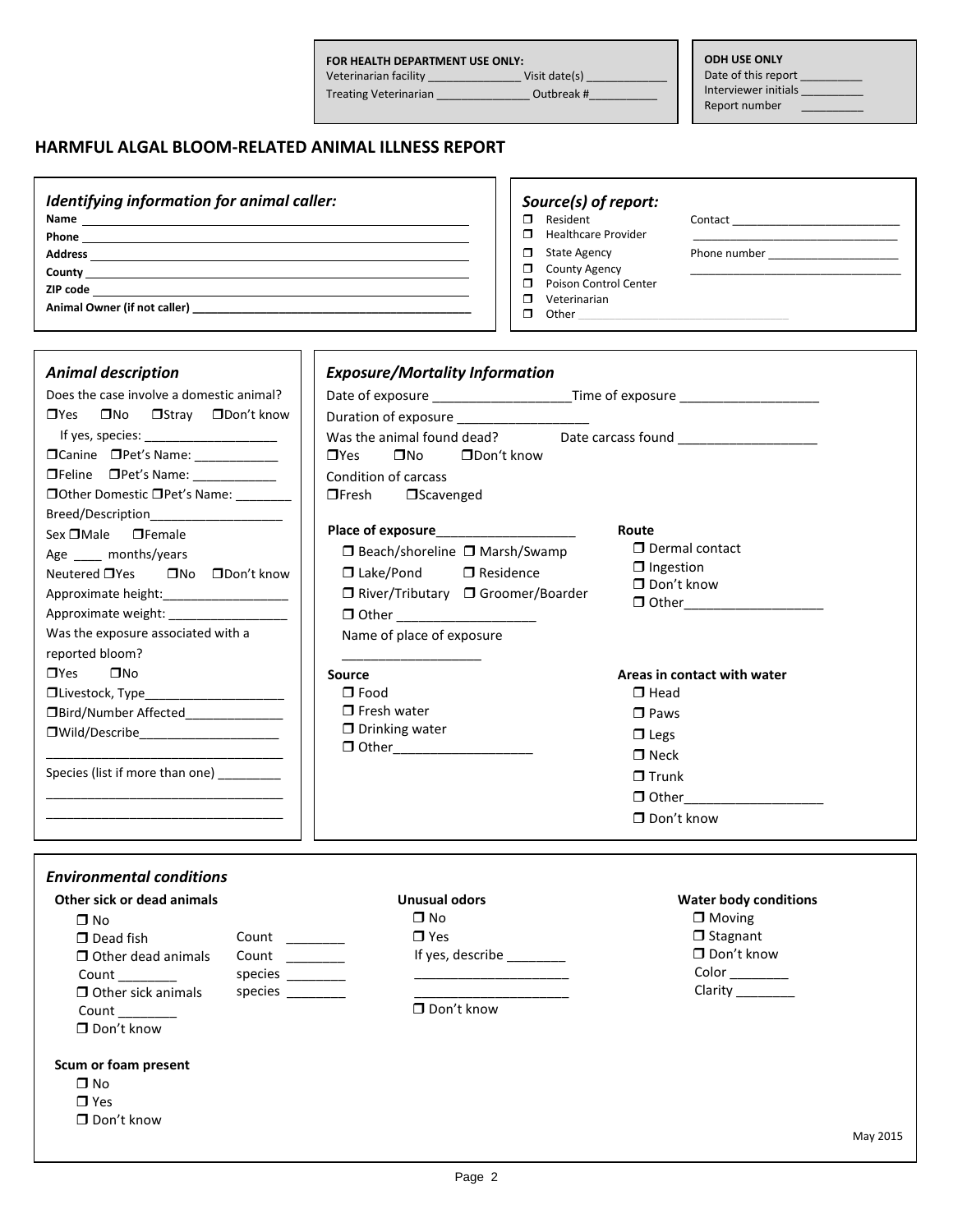| <b>Signs and Symptoms</b> (onset is from time of first exposure, duration is from time of onset) |                                  |                                                        |                                                |                              |                                              |
|--------------------------------------------------------------------------------------------------|----------------------------------|--------------------------------------------------------|------------------------------------------------|------------------------------|----------------------------------------------|
| Symptomatic? □ Yes □ No □ Unknown                                                                |                                  |                                                        |                                                |                              |                                              |
|                                                                                                  |                                  |                                                        |                                                |                              |                                              |
| <b>Chief symptoms</b>                                                                            |                                  |                                                        |                                                |                              |                                              |
| General                                                                                          |                                  |                                                        |                                                |                              |                                              |
| $\Box$ Lethargy                                                                                  |                                  | Onset _________ Duration _________ OMalaise            |                                                | $Onset$ <sub>_________</sub> | Duration ______                              |
| $\Box$ Fever<br>$\Box$ Loss of appetite                                                          | Onset $\_\_$                     |                                                        | Duration ________ Other_______                 | Onset $\_\_$                 | Duration <sub>_____</sub>                    |
| <b>HEENT</b>                                                                                     |                                  |                                                        |                                                |                              |                                              |
| $\Box$ Ear discharge                                                                             |                                  |                                                        | □Nasal discharge                               | Onset $\_\_$                 | Duration ______                              |
| $\Box$ Eye Irritation                                                                            |                                  | Duration <sub>_____</sub>                              | $\Box$ Pale gums                               |                              | Duration______                               |
| $\Box$ Eye discharge                                                                             |                                  |                                                        |                                                | Onset $\_\_$                 | Duration                                     |
|                                                                                                  |                                  |                                                        |                                                |                              |                                              |
| Respiratory                                                                                      |                                  |                                                        |                                                |                              |                                              |
| $\Box$ Cough                                                                                     | Onset _______                    | Duration <sub>______</sub>                             | $\Box$ Sneezing                                | Onset $\_\_$                 | Duration ______                              |
| □Rapid breathing                                                                                 | Onset _______                    | Duration <sub>_____</sub>                              |                                                |                              | Duration                                     |
| $\Box$ Wheezing                                                                                  | Onset $\_\_$                     | Duration                                               |                                                |                              |                                              |
|                                                                                                  |                                  |                                                        |                                                |                              |                                              |
| Cardiovascular                                                                                   |                                  |                                                        |                                                |                              |                                              |
| $\Box$ Irregular beat                                                                            |                                  | Onset __________ Duration ____________ DOther_________ |                                                |                              | Duration ______                              |
|                                                                                                  |                                  |                                                        |                                                |                              |                                              |
| Gastrointestinal                                                                                 |                                  |                                                        |                                                |                              |                                              |
| □ Excessive drooling                                                                             |                                  | Onset Duration                                         | □Lip licking/Gagging                           | $Onset$ <sub>_________</sub> | Duration ______                              |
| $\Box$ Vomiting                                                                                  |                                  | Duration <sub>______</sub>                             | $\Box$ Foaming at mouth                        | Onset $\_\_$                 | Duration ______                              |
| <b>ODiarrhea</b>                                                                                 | Onset $\_\_$                     | Duration <sub>______</sub>                             |                                                | Onset $\_\_$                 | Duration <sub>_____</sub>                    |
|                                                                                                  |                                  |                                                        |                                                |                              |                                              |
| Genitourinary                                                                                    |                                  |                                                        |                                                |                              |                                              |
| □Blood in urine                                                                                  |                                  | Duration                                               |                                                | Onset ________               | Duration <sub>_____</sub>                    |
| DDark urine                                                                                      |                                  | Onset Duration                                         |                                                |                              |                                              |
| Musculoskeletal                                                                                  |                                  |                                                        |                                                |                              |                                              |
| $\Box$ Muscle pain                                                                               | Onset                            | Duration                                               | $\Box$ Limping                                 | Onset                        | Duration                                     |
| $\Box$ Joint pain                                                                                |                                  | Duration                                               |                                                | Onset                        | Duration                                     |
|                                                                                                  |                                  |                                                        |                                                |                              |                                              |
| Neurologic                                                                                       |                                  |                                                        |                                                |                              |                                              |
| <b>Behavior change</b>                                                                           | Onset                            | Duration ______                                        | <b>O</b> Weakness                              | Onset $\_\_$                 | Duration ______                              |
| $\Box$ Paralysis                                                                                 |                                  | Duration                                               | <b>Stumbling</b>                               |                              | Duration <sub>_____</sub>                    |
| <b>O</b> Seizure                                                                                 |                                  | Duration <sub>______</sub>                             | $\Box$ Other                                   | Onset $\_\_$                 | Duration                                     |
| $\Box$ Coma                                                                                      | Onset _______                    | Duration                                               |                                                |                              |                                              |
|                                                                                                  |                                  |                                                        |                                                |                              |                                              |
| Dermatologic<br>$\Box$ Itching                                                                   |                                  |                                                        | $\Box$ Jaundice (yellow tint                   |                              |                                              |
| $\Box$ Rash                                                                                      | Onset __________<br>Onset $\_\_$ | Duration ______<br>Duration                            | to skin and/or eyes)                           |                              | Duration ______<br>Duration <sub>_____</sub> |
| □Redness/Swelling                                                                                | Onset _______                    |                                                        | <b>OFur Loss</b>                               | Onset $\_\_$                 |                                              |
|                                                                                                  |                                  | Duration                                               |                                                | Onset $\_\_$                 | Duration <sub>_____</sub>                    |
| If a rash was visible, identify the location of the rash (check all that apply):                 |                                  |                                                        |                                                | Onset $\_\_$                 | Duration ______                              |
| □Left front leg                                                                                  | $\Box$ Left hind leg             | $\Box$ Left front paw                                  | $\Box$ Left hind paw<br>$\Box$ Right front leg | $\Box$ Right hind leg        |                                              |
| $\Box$ Right front paw                                                                           | $\Box$ Right hind paw            | $\Box$ Face<br>$\Box$ Trunk                            | $\Box$ Neck                                    |                              |                                              |
|                                                                                                  |                                  |                                                        |                                                |                              |                                              |
| Describe the appearance of the rash                                                              |                                  |                                                        |                                                |                              |                                              |
| Did the animal have multiple exposures $\Box$ Yes                                                |                                  | $\square$ No<br>□Don't know                            |                                                |                              |                                              |
| If yes, did symptoms recur                                                                       | $\Box$ Yes                       | □Don't know<br>$\square$ No                            |                                                |                              |                                              |
|                                                                                                  |                                  |                                                        |                                                |                              |                                              |
|                                                                                                  |                                  |                                                        |                                                |                              |                                              |
| <b>Other Comments</b>                                                                            |                                  |                                                        |                                                |                              | May 2015                                     |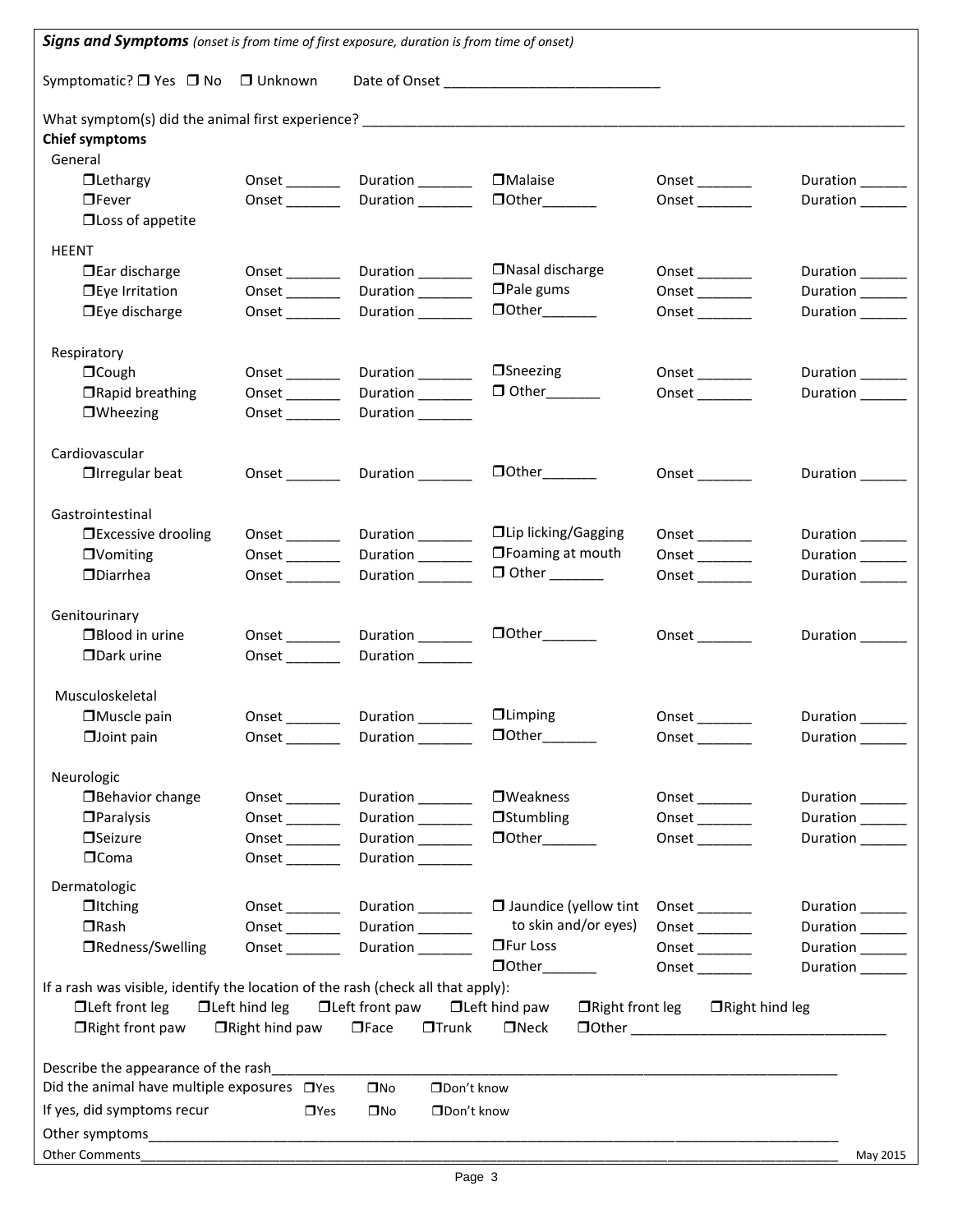| <b>Medical Information</b><br>Was animal prescribed any new medication in the month before onset of<br>symptoms □ Yes<br>$\square$ No<br><b>OUnknown</b><br>If dog or cat, was animal vaccinated for leptospirosis?                                                                                                                                                                                                                                                                                                                                                                                                                                                                                     | FOR HEALTH DEPARTMENT USE ONLY:<br><b>Assessment and Follow-up</b><br><b>O</b> Complete<br><b>Status</b><br>□Follow-up required (describe in follow-up section below)<br>Diagnosis                                                                                                                                                                                                                                                                                                                                                                                                                                                                                                                                                                  |
|---------------------------------------------------------------------------------------------------------------------------------------------------------------------------------------------------------------------------------------------------------------------------------------------------------------------------------------------------------------------------------------------------------------------------------------------------------------------------------------------------------------------------------------------------------------------------------------------------------------------------------------------------------------------------------------------------------|-----------------------------------------------------------------------------------------------------------------------------------------------------------------------------------------------------------------------------------------------------------------------------------------------------------------------------------------------------------------------------------------------------------------------------------------------------------------------------------------------------------------------------------------------------------------------------------------------------------------------------------------------------------------------------------------------------------------------------------------------------|
| $\square$ No<br><b>OUnknown</b><br>$\Box$ Yes                                                                                                                                                                                                                                                                                                                                                                                                                                                                                                                                                                                                                                                           | $\Box$ Not a HAB-related case                                                                                                                                                                                                                                                                                                                                                                                                                                                                                                                                                                                                                                                                                                                       |
| If dog or cat, was animal vaccinated for DHPP?                                                                                                                                                                                                                                                                                                                                                                                                                                                                                                                                                                                                                                                          | □Suspect HAB-related case*                                                                                                                                                                                                                                                                                                                                                                                                                                                                                                                                                                                                                                                                                                                          |
| $\square$ No<br>$\Box$ Yes<br>$\Box$ Unknown                                                                                                                                                                                                                                                                                                                                                                                                                                                                                                                                                                                                                                                            | □Probable HAB-related case*                                                                                                                                                                                                                                                                                                                                                                                                                                                                                                                                                                                                                                                                                                                         |
| If dog or cat, was animal vaccinated for rabies?<br>$\Box$ Yes<br>$\square$ No<br><b>OUnknown</b>                                                                                                                                                                                                                                                                                                                                                                                                                                                                                                                                                                                                       | □Confirmed HAB-related case*                                                                                                                                                                                                                                                                                                                                                                                                                                                                                                                                                                                                                                                                                                                        |
| If dog or cat, was animal vaccinated for Bordetella?<br>$\Box$ Yes<br>$\square$ No<br><b>OUnknown</b><br>If dog or cat, was animal vaccinated for Lyme disease?<br>$\square$ No<br><b>OUnknown</b><br>$\Box$ Yes<br>If dog, was animal vaccinated for hepatitis?<br>$\Box$ Yes<br>$\square$ No<br><b>OUnknown</b><br>If dog or cat, was animal treated for flea/tick prevention?<br>$\square$ No<br>$\Box$ Yes<br><b>OUnknown</b><br>If yes, how was the animal treated?<br><b>O</b> oral medication<br><b>OTopical treatment</b><br><b>OUnknown</b><br>Does the animal have any known pre-existing medical conditions or<br>disabilities? □ Yes<br>$\square$ No<br><b>OUnknown</b><br>If yes, describe | Disease(s) associated with this report<br>Primarily associated with<br>Primarily associated with<br>freshwater:<br>marine water:<br><b>Anatoxin-a poisoning</b><br><b>Azaspiracid poisoning</b><br>$\Box$ Anatoxin-a(s) poisoning<br><b>OBrevetoxin poisoning</b><br>OCylindrospermopsin<br>□ Ciguatera fish poisoning<br><b>ODomoic acid poisoning</b><br>poisoning<br><b>Olyngbyatoxin poisoning</b><br>(amnesic shellfish poisoning -<br><b>I</b> Microcystin poisoning<br>ASP)<br><b>Saxitoxin poisoning</b><br><b>Olyngbyatoxin poisoning</b><br><b>Saxitoxin poisoning (Paralytic</b><br>(Paralytic shellfish poisoning<br>$-$ PSP)<br>shellfish poisoning - PSP)<br>Okadaic acid poisoning<br>$\Box$ (Diarrhetic shellfish<br>poisoning-DSP) |
| Was medical care obtained for this reported event?<br>$\Box$ Yes<br>$\square$ No<br><b>OUnknown</b>                                                                                                                                                                                                                                                                                                                                                                                                                                                                                                                                                                                                     |                                                                                                                                                                                                                                                                                                                                                                                                                                                                                                                                                                                                                                                                                                                                                     |
| Provider_____________________<br>Location______________________<br>Phone number______________                                                                                                                                                                                                                                                                                                                                                                                                                                                                                                                                                                                                           | Date of Action described and the contract of the contract of the contract of the contract of the contract of the                                                                                                                                                                                                                                                                                                                                                                                                                                                                                                                                                                                                                                    |
| What is the animal's current disposition?                                                                                                                                                                                                                                                                                                                                                                                                                                                                                                                                                                                                                                                               |                                                                                                                                                                                                                                                                                                                                                                                                                                                                                                                                                                                                                                                                                                                                                     |
|                                                                                                                                                                                                                                                                                                                                                                                                                                                                                                                                                                                                                                                                                                         | Photos □ Yes<br>$\square$ No                                                                                                                                                                                                                                                                                                                                                                                                                                                                                                                                                                                                                                                                                                                        |
|                                                                                                                                                                                                                                                                                                                                                                                                                                                                                                                                                                                                                                                                                                         |                                                                                                                                                                                                                                                                                                                                                                                                                                                                                                                                                                                                                                                                                                                                                     |
| DDied (date) _____________________<br>If decreased, was a necropsy performed?<br>$\square$ No<br>$\Box$ Yes<br>$\Box$ Pending<br><b>OUnknown</b><br>(If yes, attach copy)<br>□Don't know                                                                                                                                                                                                                                                                                                                                                                                                                                                                                                                | Comments                                                                                                                                                                                                                                                                                                                                                                                                                                                                                                                                                                                                                                                                                                                                            |
|                                                                                                                                                                                                                                                                                                                                                                                                                                                                                                                                                                                                                                                                                                         |                                                                                                                                                                                                                                                                                                                                                                                                                                                                                                                                                                                                                                                                                                                                                     |
|                                                                                                                                                                                                                                                                                                                                                                                                                                                                                                                                                                                                                                                                                                         | *based on CDC case definitions on page 4                                                                                                                                                                                                                                                                                                                                                                                                                                                                                                                                                                                                                                                                                                            |
| $\Box$ Yes<br>$\square$ No<br><b>OUnknown</b><br>Were lab tests conducted?<br>If yes, type and results (attach results)                                                                                                                                                                                                                                                                                                                                                                                                                                                                                                                                                                                 | Any exposed people?<br><u> any</u> exposed people?                                                                                                                                                                                                                                                                                                                                                                                                                                                                                                                                                                                                                                                                                                  |
|                                                                                                                                                                                                                                                                                                                                                                                                                                                                                                                                                                                                                                                                                                         |                                                                                                                                                                                                                                                                                                                                                                                                                                                                                                                                                                                                                                                                                                                                                     |
|                                                                                                                                                                                                                                                                                                                                                                                                                                                                                                                                                                                                                                                                                                         |                                                                                                                                                                                                                                                                                                                                                                                                                                                                                                                                                                                                                                                                                                                                                     |
|                                                                                                                                                                                                                                                                                                                                                                                                                                                                                                                                                                                                                                                                                                         |                                                                                                                                                                                                                                                                                                                                                                                                                                                                                                                                                                                                                                                                                                                                                     |
|                                                                                                                                                                                                                                                                                                                                                                                                                                                                                                                                                                                                                                                                                                         |                                                                                                                                                                                                                                                                                                                                                                                                                                                                                                                                                                                                                                                                                                                                                     |
|                                                                                                                                                                                                                                                                                                                                                                                                                                                                                                                                                                                                                                                                                                         |                                                                                                                                                                                                                                                                                                                                                                                                                                                                                                                                                                                                                                                                                                                                                     |
|                                                                                                                                                                                                                                                                                                                                                                                                                                                                                                                                                                                                                                                                                                         |                                                                                                                                                                                                                                                                                                                                                                                                                                                                                                                                                                                                                                                                                                                                                     |
|                                                                                                                                                                                                                                                                                                                                                                                                                                                                                                                                                                                                                                                                                                         | May 2015                                                                                                                                                                                                                                                                                                                                                                                                                                                                                                                                                                                                                                                                                                                                            |
|                                                                                                                                                                                                                                                                                                                                                                                                                                                                                                                                                                                                                                                                                                         |                                                                                                                                                                                                                                                                                                                                                                                                                                                                                                                                                                                                                                                                                                                                                     |